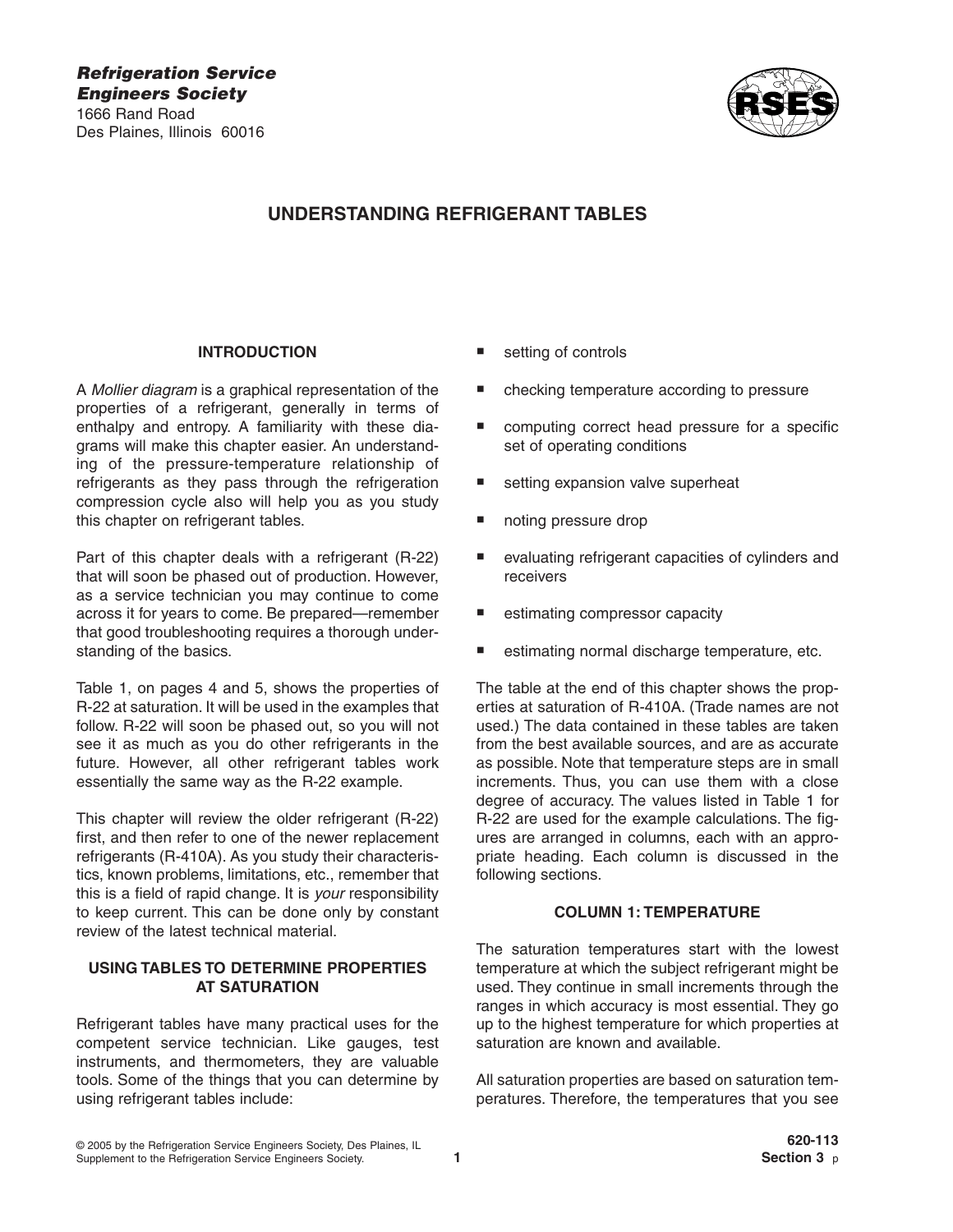

listed in Column 1 are the reference points in most uses of refrigerant tables. *Saturated* refers to the condition of a liquid at its boiling temperature, and of a vapor at its condensing temperature.

## **COLUMNS 2 AND 3: PRESSURE**

Column 2 lists the absolute pressures (psia) and Column 3 lists the gauge pressures (psig) of the saturated refrigerant at the corresponding Fahrenheit temperature. An asterisk (\*) indicates inches of mercury (in. Hg) vacuum. This unit of measurement is used up to atmospheric pressure, or zero pounds of gauge pressure. Pressures above 0 psig are shown in psig.

To convert gauge pressures *above* 0 psig to absolute pressures (psia), simply add 14.7. To convert pressures *below* 0 psig (that is, those values preceded by an asterisk) to absolute pressures, you must subtract the (in. Hg) vacuum from 29.921. Then multiply the result by 0.491, or roughly 50%. The vacuum and pressure values in Columns 2 and 3 are those at saturation that correspond to the temperatures in Column 1.

For example, assume that the temperature of boiling R-22 in an evaporator is –50°F. Then the evaporator pressure is 6.154 in. Hg vacuum, or 11.674 psia  $(29.921 - 6.154 = 23.767 \times 0.491 = 11.67)$ . This is also the *low-side pressure*, assuming there is no pressure drop. If there is a 2-psig pressure drop (about 4.5 in. Hg), the *suction pressure* will be about 14 in. Hg, or 7.0 psia.

You can also use Column 3 to find the *saturation temperature* that corresponds to a gauge reading. For example, a compound gauge at the evaporator may read 68.5 psig. Then the temperature of the boiling refrigerant is 40°F. This is usually considered the evaporator temperature. *Caution:* If the gauge is located at the compressor, make an allowance for pressure drop in the suction line.

You can also check *condenser* pressure-temperature values by using Column 3. A discharge pressure of 226 psig with R-22, for example, means that the normal condensing temperature is 110°F. Note, however, that the condensing temperature should *not* be confused with:

- entering and leaving air temperatures of an aircooled condenser
- inlet and outlet water temperatures of a watercooled condenser
- the temperature of the liquid refrigerant leaving the condenser.

Saturation temperatures and corresponding pressures are always the same for a particular refrigerant. Thus, data in Columns 1 and 3 can be used to set low-pressure controls, high-pressure cut-outs, thermostats, and similar control devices. You can use a thermometer to determine pressure. You can use a pressure gauge to determine temperature. But remember—*this only works if the refrigerant is at saturation*. It will *not* hold true if the liquid is subcooled below the saturation temperature shown in the appropriate table. The same thing applies to a vapor superheated above the saturation temperature shown in the same table.

### **COLUMN 4: LIQUID DENSITY**

Liquids vary in their density (weight per cubic foot). Most refrigerants in liquid form have higher densities than water (that is, they have specific gravities above 1.0). The densities of refrigerants also vary with their temperatures. As a rule, liquids expand as they become warmer. Thus, liquid densities at higher temperatures are less than at lower temperatures.

If you know the internal volume of a refrigerant container, such as a cylinder or receiver, you can easily find how much liquid refrigerant it will hold. Simply multiply the internal volume of the container in cubic feet ( $ft^3$ ) by the density of the liquid refrigerant at a selected temperature. The answer is the number of pounds of liquid that the given container will hold (completely liquid-full) at that temperature.

There is another way to find the same answer. Instead of multiplying by the density, divide by the specific volume at the same temperature. For example, say that a receiver has an internal volume of  $1.7$  ft<sup>3</sup>. Multiply 1.7 by  $75.469$  (the density of R-22 at  $70^{\circ}$ F). The answer is a total liquid capacity of 128.30 lb of R-22 at 70°F. You get the same answer if you divide by the specific volume of liquid For R-22 at 70°F, the specific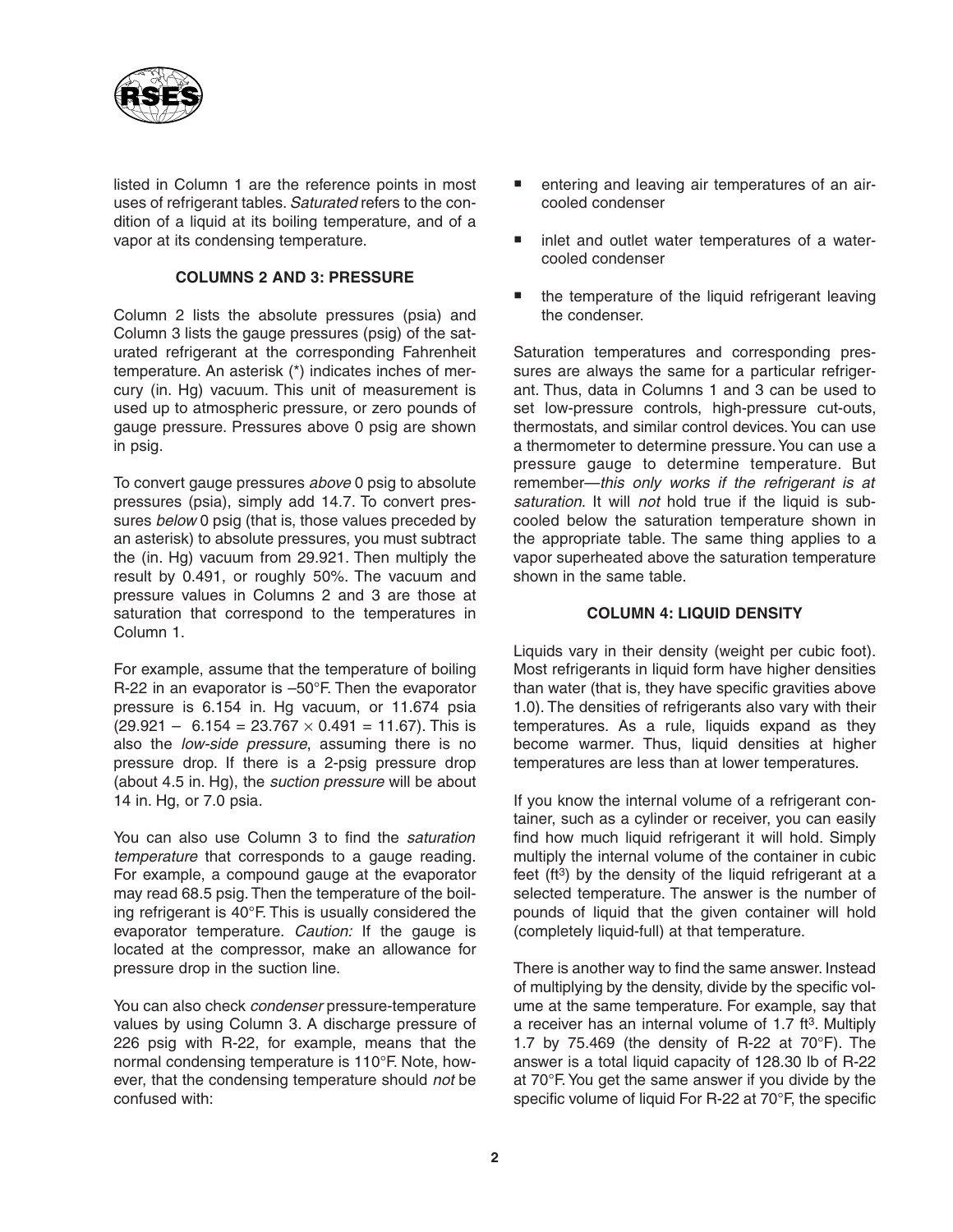

volume is  $0.01325$  ft<sup>3</sup>/lb. And 1.7 divided by  $0.01325$ equals 128.30 lb.

*Caution:* Liquid-full components of a refrigeration system will build up hydrostatic pressure with an increase in temperature. They can burst or explode, the same as a liquid-full cylinder.

#### **COLUMN 5: VAPOR VOLUME**

The values listed in Column 4 are "specific" volumes. They are the *reciprocals* of the density values. A good example is the liquid density of R-22 at 40°F. Column 4 shows it to be 79.255 lb/ft3. Divide 1 by 79.255 to get the reciprocal, 0.0126175. This is the *specific volume* of liquid R-22 at 40°F. The same is true of saturated vapor at  $40^{\circ}$ F. The density is 1.52 lb/ft<sup>3</sup>. The specific volume is 0.6575 ft<sup>3</sup>/lb  $(1 \div 0.6575 = 1.52)$ .

Thus, the volume value in Column 5 is the reciprocal of the density value of the saturated vapor. But if volume and density are reciprocals of each other, why show both in the tables? To find the amount of liquid in a space of known volume, you use the density values. If you know the amount of refrigerant and you need to find the size of the container, you use the specific volume values. In both cases, you must apply mathematics to find the answer.

Vapor density values have another practical use. Assume that a 125-lb cylinder of R-22 (at 70°F) is waiting to be charged into a system. The cylinder has an internal volume of  $1.967$  ft<sup>3</sup>. Charging is done into the high side in liquid form. After the liquid is charged into the high side, the cylinder is secured with its cap on, ready for return. Actually, it still contains 1.967 ft<sup>3</sup> of saturated vapor at 70°F. The volume of saturated vapor at  $70^{\circ}$ F is 0.4037 ft<sup>3</sup>/lb. This means that the cylinder still holds 4.87 lb (1.967 divided by 0.4037) of R-22. If you return the cylinder without recovering it, 4.87 lb of R-22 is lost. *Note:* EPA rules require the recovery of the vapor from disposable cylinders prior to disposal.

#### **COLUMNS 6, 7, AND 8: ENTHALPY**

*Enthalpy* means the same thing as "heat content." Both terms refer to heat content in Btu per pound (Btu/lb). The term *enthalpy* is now more common than "heat content."

Columns 6 and 8 show the enthalpy values for liquid and vapor at Column 1 temperatures above –40°F. Vapor heat content values, however, include the *latent* heat value shown in Column 7. This will be discussed shortly. The heat content of liquid is *sensible* heat. In low-temperature areas, it amounts to about 0.25 Btu per pound per degree Fahrenheit (Btu/lb/°F) for R-22. It gradually increases until at liquid-line temperatures it is about 0.31 Btu/lb/°F.

The heat content shown in Column 6 is the amount of heat (in Btu) in a pound of saturated liquid. Values are based on the assumption that the saturated liquid at –40°F has no sensible heat, which is not completely true, of course. Even liquid at –100°F still has some heat in it. To be completely accurate, these values would have to be based on absolute zero. This, however, is not really necessary. The purpose of the table is simply to find out how much heat is required to warm a pound of liquid refrigerant from one temperature to a higher temperature.

For example, Column 6 shows the heat content of saturated liquid at 80°F is 33.109 Btu/lb. At 20°F, it is 15.837 Btu/lb. Therefore, to cool 1 lb of R-22 saturated liquid from 80°F to 20°F requires removing 17.272 Btu/lb (33.109 – 15.837). This difference is about the same whether heat content is based on 0°F, 40°F, –100°F, or even absolute zero.

In Table 1, the values in Column 6 for saturated liquids below –40°F are negative (note the minus signs). This does not mean that saturated liquid R-22 at –60°F has 4.987 Btu less than no heat at all. That is impossible. Rather, the minus sign means that at –60°F, R-22 has 4.987 Btu/lb less heat content than it does at –40°F.

Look at Table 1 again. You can see from Column 6 that warming 1 lb of R-22 from  $-60^{\circ}$ F to  $-55^{\circ}$ F requires 1.233 Btu (4.987 – 3.754 = 1.233). Divide 1.233 by 5 (which is the temperature difference in degrees Fahrenheit), and you find that the heat content is about 0.2466 Btu/lb/°F in the –60°F range  $(1.233 \div 5 = 0.2466)$ .

Column 7 shows the latent heat of vaporization of the refrigerant at the saturation temperature in Column 1. Note that the latent heat decreases as saturation temperature increases.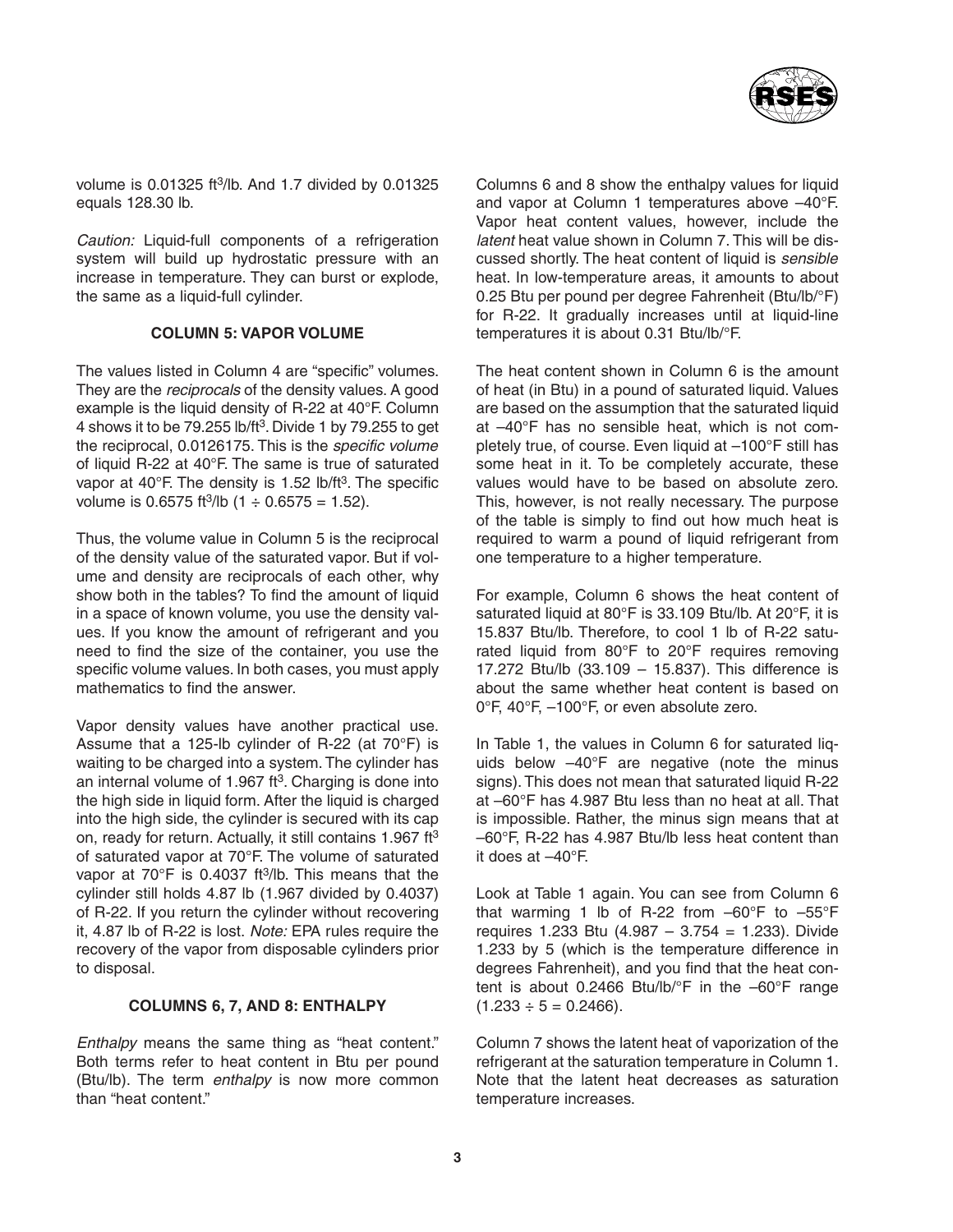| $\mathbf{1}$            | $\overline{\mathbf{2}}$ | $\mathbf 3$     | $\overline{\mathbf{4}}$       | $5\phantom{a}$               | $\bf 6$   | $\overline{7}$         | 8       | $\boldsymbol{9}$ | 10                       |
|-------------------------|-------------------------|-----------------|-------------------------------|------------------------------|-----------|------------------------|---------|------------------|--------------------------|
|                         |                         |                 |                               |                              |           |                        |         |                  |                          |
| <b>Temp</b>             |                         | <b>Pressure</b> | <b>Density</b><br>$(Ib/ft^3)$ | <b>Volume</b><br>$(tt^3/lb)$ |           | Enthalpy**<br>(Btu/lb) |         |                  | Entropy**<br>(Btu/lb/°R) |
| $(^{\circ}F)$           | (psia)                  | (psig)          | Liquid                        | Vapor                        | Liquid    | Latent                 | Vapor   | Liquid           | Vapor                    |
| $-100$                  | 2.398                   | *25.038         | 93.770                        | 18.4330                      | $-14.564$ | 107.935                | 93.371  | $-0.0373$        | 0.2627                   |
| $-90$                   | 3.422                   | *22.952         | 92.843                        | 13.2350                      | $-12.216$ | 106.759                | 94.544  | $-0.0309$        | 0.2578                   |
| $-80$                   | 4.782                   | *20.184         | 91.905                        | 9.6949                       | $-9.838$  | 105.548                | 95.710  | $-0.0245$        | 0.2534                   |
| $-70$                   | 6.552                   | *16.580         | 90.952                        | 7.2318                       | $-7.429$  | 104.297                | 96.868  | $-0.0183$        | 0.2493                   |
| $-60$                   | 8.818                   | *11.967         | 89.986                        | 5.4844                       | $-4.987$  | 103.001                | 98.014  | $-0.0121$        | 0.2455                   |
| $-55$                   | 10.166                  | $*9.223$        | 89.497                        | 4.8036                       | $-3.754$  | 102.335                | 98.581  | $-0.0090$        | 0.2437                   |
| $-50$                   | 11.674                  | $*6.154$        | 89.004                        | 4.2224                       | $-2.511$  | 101.656                | 99.144  | $-0.0060$        | 0.2420                   |
| $-45$                   | 13.354                  | $*2.732$        | 88.507                        | 3.7243                       | $-1.260$  | 100.963                | 99.703  | $-0.0030$        | 0.2404                   |
| $-40$                   | 15.222                  | 0.526           | 88.006                        | 3.2957                       | 0.000     | 100.257                | 100.257 | 0.0000           | 0.2388                   |
| $-35$                   | 17.290                  | 2.594           | 87.501                        | 2.9256                       | 1.269     | 99.536                 | 100.805 | 0.0030           | 0.2373                   |
| $-30$                   | 19.573                  | 4.877           | 86.991                        | 2.6049                       | 2.547     | 98.801                 | 101.348 | 0.0059           | 0.2359                   |
| $-28$                   | 20.549                  | 5.853           | 86.785                        | 2.4887                       | 3.061     | 98.503                 | 101.564 | 0.0071           | 0.2353                   |
| $-26$                   | 21.564                  | 6.868           | 86.579                        | 2.3787                       | 3.576     | 98.202                 | 101.778 | 0.0083           | 0.2347                   |
| $-24$                   | 22.617                  | 7.921           | 86.372                        | 2.2746                       | 4.093     | 97.899                 | 101.992 | 0.0095           | 0.2342                   |
| $-22$                   | 23.711                  | 9.015           | 86.165                        | 2.1760                       | 4.611     | 97.593                 | 102.204 | 0.0107           | 0.2336                   |
| $-20$                   | 24.845                  | 10.149          | 85.956                        | 2.0826                       | 5.131     | 97.285                 | 102.415 | 0.0118           | 0.2331                   |
| $-18$                   | 26.020                  | 11.324          | 85.747                        | 1.9940                       | 5.652     | 96.974                 | 102.626 | 0.0130           | 0.2326                   |
| $-16$                   | 27.239                  | 12.543          | 85.537                        | 1.9099                       | 6.175     | 96.660                 | 102.835 | 0.0142           | 0.2321                   |
| $-14$                   | 28.501                  | 13.805          | 85.326                        | 1.8302                       | 6.699     | 96.344                 | 103.043 | 0.0154           | 0.2315                   |
| $-12$                   | 29.809                  | 15.113          | 85.114                        | 1.7544                       | 7.224     | 96.025                 | 103.250 | 0.0165           | 0.2310                   |
| $-10$                   | 31.162                  | 16.466          | 84.901                        | 1.6825                       | 7.751     | 95.704                 | 103.455 | 0.0177           | 0.2305                   |
| $-8$                    | 32.563                  | 17.867          | 84.688                        | 1.6141                       | 8.280     | 95.380                 | 103.660 | 0.0189           | 0.2300                   |
| $-6$                    | 34.011                  | 19.315          | 84.473                        | 1.5491                       | 8.810     | 95.053                 | 103.863 | 0.0200           | 0.2296                   |
| $-4$                    | 35.509                  | 20.813          | 84.258                        | 1.4872                       | 9.341     | 94.724                 | 104.065 | 0.0212           | 0.2291                   |
| $-2$                    | 37.057                  | 22.361          | 84.042                        | 1.4283                       | 9.874     | 94.391                 | 104.266 | 0.0224           | 0.2286                   |
| $\mathsf{O}\xspace$     | 38.657                  | 23.961          | 83.825                        | 1.3723                       | 10.409    | 94.056                 | 104.465 | 0.0235           | 0.2281                   |
| $\overline{c}$          | 40.309                  | 25.613          | 83.606                        | 1.3189                       | 10.945    | 93.718                 | 104.663 | 0.0247           | 0.2277                   |
| $\overline{\mathbf{4}}$ | 42.014                  | 27.318          | 83.387                        | 1.2680                       | 11.483    | 93.378                 | 104.860 | 0.0258           | 0.2272                   |
| 6                       | 43.775                  | 29.079          | 83.167                        | 1.2195                       | 12.022    | 93.034                 | 105.056 | 0.0270           | 0.2268                   |
| 8                       | 45.591                  | 30.895          | 82.946                        | 1.1732                       | 12.562    | 92.688                 | 105.250 | 0.0281           | 0.2263                   |
| 10                      | 47.464                  | 32.768          | 82.724                        | 1.1290                       | 13.104    | 92.338                 | 105.442 | 0.0293           | 0.2259                   |
| 12                      | 49.396                  | 34.700          | 82.501                        | 1.0869                       | 13.648    | 91.986                 | 105.633 | 0.0304           | 0.2254                   |
| 14                      | 51.387                  | 36.691          | 82.276                        | 1.0466                       | 14.193    | 91.630                 | 105.823 | 0.0316           | 0.2250                   |
| 16                      | 53.438                  | 38.742          | 82.051                        | 1.0082                       | 14.739    | 91.272                 | 106.011 | 0.0327           | 0.2246                   |
| 18                      | 55.551                  | 40.855          | 81.825                        | 0.9714                       | 15.288    | 90.910                 | 106.198 | 0.0338           | 0.2242                   |
| 20                      | 57.727                  | 43.031          | 81.597                        | 0.9363                       | 15.837    | 90.545                 | 106.383 | 0.0350           | 0.2237                   |
| 22                      | 59.967                  | 45.271          | 81.368                        | 0.9027                       | 16.389    | 90.178                 | 106.566 | 0.0361           | 0.2233                   |
| 24                      | 62.272                  | 47.576          | 81.138                        | 0.8705                       | 16.942    | 89.807                 | 106.748 | 0.0373           | 0.2229                   |
| 26                      | 64.644                  | 49.948          | 80.907                        | 0.8397                       | 17.496    | 89.433                 | 106.928 | 0.0384           | 0.2225                   |
| 28                      | 67.083                  | 52.387          | 80.675                        | 0.8103                       | 18.052    | 89.055                 | 107.107 | 0.0395           | 0.2221                   |
| 30                      | 69.591                  | 54.895          | 80.441                        | 0.7820                       | 18.609    | 88.674                 | 107.284 | 0.0407           | 0.2217                   |
| 32                      | 72.169                  | 57.473          | 80.207                        | 0.7550                       | 19.169    | 88.290                 | 107.459 | 0.0418           | 0.2213                   |
| 34                      | 74.818                  | 60.122          | 79.971                        | 0.7291                       | 19.729    | 87.903                 | 107.632 | 0.0429           | 0.2210                   |
| 36                      | 77.540                  | 62.844          | 79.733                        | 0.7042                       | 20.292    | 87.512                 | 107.804 | 0.0440           | 0.2206                   |
| 38                      | 80.336                  | 65.640          | 79.495                        | 0.6804                       | 20.856    | 87.118                 | 107.974 | 0.0452           | 0.2202                   |
| 40                      | 83.206                  | 68.510          | 79.255                        | 0.6575                       | 21.422    | 86.720                 | 108.142 | 0.0463           | 0.2198                   |
| 42                      | 86.153                  | 71.457          | 79.013                        | 0.6355                       | 21.989    | 86.319                 | 108.308 | 0.0474           | 0.2194                   |
| 44                      | 89.177                  | 74.481          | 78.770                        | 0.6144                       | 22.558    | 85.914                 | 108.472 | 0.0485           | 0.2191                   |
| 46                      | 92.280                  | 77.584          | 78.526                        | 0.5942                       | 23.129    | 85.506                 | 108.634 | 0.0496           | 0.2187                   |
| 48                      | 95.463                  | 80.767          | 78.280                        | 0.5747                       | 23.701    | 85.094                 | 108.795 | 0.0507           | 0.2183                   |
|                         |                         |                 |                               |                              |           |                        |         |                  |                          |

**Table 1. Properties of R-22 at saturation**

\*Inches of mercury vacuum **\*\***Based on 0 for the saturated liquid at -40°F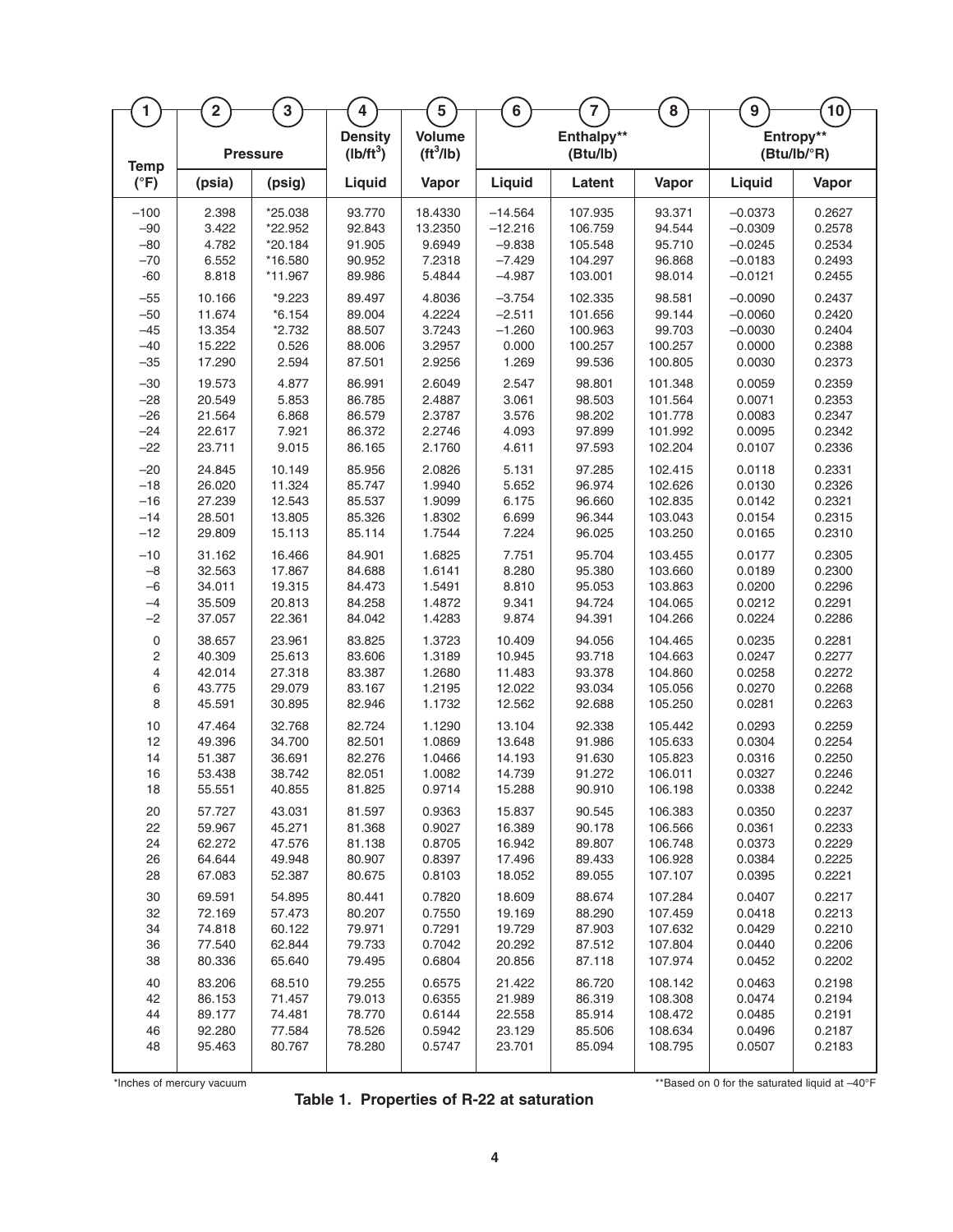| <b>Temp</b>   |        | <b>Pressure</b> | <b>Density</b><br>$(Ib/ft^3)$ | <b>Volume</b><br>$(tt^3/lb)$ |        | Enthalpy**<br>(Btu/lb) |         |        | Entropy**<br>(Btu/lb/°R) |
|---------------|--------|-----------------|-------------------------------|------------------------------|--------|------------------------|---------|--------|--------------------------|
| $(^{\circ}F)$ | (psia) | (psig)          | Liquid                        | Vapor                        | Liquid | Latent                 | Vapor   | Liquid | Vapor                    |
| 50            | 98.72  | 84.03           | 78.033                        | 0.5560                       | 24.275 | 84.678                 | 108.953 | 0.0519 | 0.2180                   |
| 52            | 102.07 | 87.38           | 77.784                        | 0.5380                       | 24.851 | 84.258                 | 109.109 | 0.0530 | 0.2176                   |
| 54            | 105.50 | 90.81           | 77.534                        | 0.5207                       | 25.429 | 83.834                 | 109.263 | 0.0541 | 0.2173                   |
| 56            | 109.02 | 94.32           | 77.282                        | 0.5041                       | 26.008 | 83.407                 | 109.415 | 0.0552 | 0.2169                   |
| 58            | 112.62 | 97.93           | 77.028                        | 0.4881                       | 26.589 | 82.975                 | 109.564 | 0.0563 | 0.2166                   |
| 60            | 116.31 | 101.62          | 76.773                        | 0.4727                       | 27.172 | 82.540                 | 109.712 | 0.0574 | 0.2162                   |
| 62            | 120.09 | 105.39          | 76.515                        | 0.4578                       | 27.757 | 82.100                 | 109.857 | 0.0585 | 0.2159                   |
| 64            | 123.96 | 109.26          | 76.257                        | 0.4435                       | 28.344 | 81.656                 | 110.000 | 0.0596 | 0.2155                   |
| 66            | 127.92 | 113.22          | 75.996                        | 0.4298                       | 28.932 | 81.208                 | 110.140 | 0.0607 | 0.2152                   |
| 68            | 131.97 | 117.28          | 75.733                        | 0.4165                       | 29.523 | 80.755                 | 110.278 | 0.0618 | 0.2149                   |
| 70            | 136.12 | 121.43          | 75.469                        | 0.4037                       | 30.116 | 80.298                 | 110.414 | 0.0629 | 0.2145                   |
| 72            | 140.37 | 125.67          | 75.202                        | 0.3913                       | 30.710 | 79.836                 | 110.547 | 0.0640 | 0.2142                   |
| 74            | 144.71 | 130.01          | 74.934                        | 0.3794                       | 31.307 | 79.370                 | 110.677 | 0.0651 | 0.2138                   |
| 76            | 149.15 | 134.45          | 74.664                        | 0.3680                       | 31.906 | 78.899                 | 110.805 | 0.0662 | 0.2135                   |
| 78            | 153.69 | 138.99          | 74.391                        | 0.3569                       | 32.506 | 78.423                 | 110.930 | 0.0673 | 0.2132                   |
| 80            | 158.33 | 143.63          | 74.116                        | 0.3462                       | 33.109 | 77.943                 | 111.052 | 0.0684 | 0.2128                   |
| 82            | 163.07 | 148.37          | 73.839                        | 0.3358                       | 33.714 | 77.457                 | 111.171 | 0.0695 | 0.2125                   |
| 84            | 167.92 | 153.22          | 73.560                        | 0.3258                       | 34.322 | 76.966                 | 111.288 | 0.0706 | 0.2122                   |
| 86            | 172.87 | 158.17          | 73.278                        | 0.3162                       | 34.931 | 76.470                 | 111.401 | 0.0717 | 0.2118                   |
| 88            | 177.93 | 163.23          | 72.994                        | 0.3069                       | 35.543 | 75.968                 | 111.512 | 0.0728 | 0.2115                   |
| 90            | 183.09 | 168.40          | 72.708                        | 0.2978                       | 36.158 | 75.461                 | 111.619 | 0.0739 | 0.2112                   |
| 92            | 188.37 | 173.67          | 72.419                        | 0.2891                       | 36.774 | 74.949                 | 111.723 | 0.0750 | 0.2108                   |
| 94            | 193.76 | 179.06          | 72.127                        | 0.2807                       | 37.394 | 74.430                 | 111.824 | 0.0761 | 0.2105                   |
| 96            | 199.26 | 184.56          | 71.833                        | 0.2725                       | 38.016 | 73.905                 | 111.921 | 0.0772 | 0.2102                   |
| 98            | 204.87 | 190.18          | 71.536                        | 0.2646                       | 38.640 | 73.375                 | 112.015 | 0.0783 | 0.2098                   |
| 100           | 210.60 | 195.91          | 71.236                        | 0.2570                       | 39.267 | 72.838                 | 112.105 | 0.0794 | 0.2095                   |
| 102           | 216.45 | 201.76          | 70.933                        | 0.2496                       | 39.897 | 72.294                 | 112.192 | 0.0805 | 0.2092                   |
| 104           | 222.42 | 207.72          | 70.626                        | 0.2424                       | 40.530 | 71.744                 | 112.274 | 0.0816 | 0.2088                   |
| 106           | 228.50 | 213.81          | 70.317                        | 0.2354                       | 41.166 | 71.187                 | 112.353 | 0.0827 | 0.2085                   |
| 108           | 234.71 | 220.02          | 70.005                        | 0.2287                       | 41.804 | 70.623                 | 112.427 | 0.0838 | 0.2082                   |
| 110           | 241.04 | 226.35          | 69.689                        | 0.2222                       | 42.446 | 70.052                 | 112.498 | 0.0849 | 0.2078                   |
| 112           | 247.50 | 232.80          | 69.369                        | 0.2158                       | 43.091 | 69.473                 | 112.564 | 0.0860 | 0.2075                   |
| 114           | 254.08 | 239.38          | 69.046                        | 0.2097                       | 43.739 | 68.886                 | 112.626 | 0.0871 | 0.2071                   |
| 116           | 260.79 | 246.10          | 68.719                        | 0.2037                       | 44.391 | 68.291                 | 112.682 | 0.0882 | 0.2068                   |
| 118           | 267.63 | 252.94          | 68.388                        | 0.1980                       | 45.046 | 67.688                 | 112.735 | 0.0893 | 0.2064                   |
| 120           | 274.60 | 259.91          | 68.054                        | 0.1923                       | 45.705 | 67.077                 | 112.782 | 0.0904 | 0.2061                   |
| 122           | 281.71 | 267.01          | 67.714                        | 0.1869                       | 46.368 | 66.456                 | 112.824 | 0.0915 | 0.2057                   |
| 124           | 288.95 | 274.25          | 67.371                        | 0.1816                       | 47.034 | 65.826                 | 112.860 | 0.0926 | 0.2054                   |
| 126           | 296.33 | 281.63          | 67.023                        | 0.1764                       | 47.705 | 65.186                 | 112.891 | 0.0937 | 0.2050                   |
| 128           | 303.84 | 289.14          | 66.670                        | 0.1714                       | 48.380 | 64.537                 | 112.917 | 0.0948 | 0.2046                   |
| 130           | 311.50 | 296.80          | 66.312                        | 0.1666                       | 49.059 | 63.877                 | 112.936 | 0.0959 | 0.2043                   |
| 132           | 319.29 | 304.60          | 65.949                        | 0.1618                       | 49.743 | 63.206                 | 112.949 | 0.0971 | 0.2039                   |
| 135           | 331.26 | 316.56          | 65.394                        | 0.1550                       | 50.778 | 62.178                 | 112.956 | 0.0987 | 0.2033                   |
| 140           | 351.94 | 337.25          | 64.440                        | 0.1441                       | 52.528 | 60.403                 | 112.931 | 0.1016 | 0.2023                   |
| 145           | 373.58 | 358.88          | 63.445                        | 0.1340                       | 54.315 | 58.543                 | 112.858 | 0.1044 | 0.2013                   |
| 150           | 396.19 | 381.50          | 62.402                        | 0.1244                       | 56.143 | 56.585                 | 112.728 | 0.1073 | 0.2002                   |
| 160           | 444.53 | 429.83          | 60.145                        | 0.1070                       | 59.948 | 52.316                 | 112.263 | 0.1133 | 0.1977                   |
| 170           | 497.26 | 482.56          | 57.581                        | 0.0912                       | 64.019 | 47.419                 | 111.438 | 0.1195 | 0.1949                   |
| 180           | 554.78 | 540.09          | 54.549                        | 0.0767                       | 68.498 | 41.570                 | 110.068 | 0.1263 | 0.1913                   |
| 190           | 617.59 | 602.89          | 50.677                        | 0.0628                       | 73.711 | 34.023                 | 107.734 | 0.1340 | 0.1864                   |
| 200           | 686.36 | 671.66          | 44.571                        | 0.0474                       | 80.862 | 21.990                 | 102.853 | 0.1446 | 0.1779                   |

|  |  |  | Table 1. Properties of R-22 at saturation (continued) |  |
|--|--|--|-------------------------------------------------------|--|
|--|--|--|-------------------------------------------------------|--|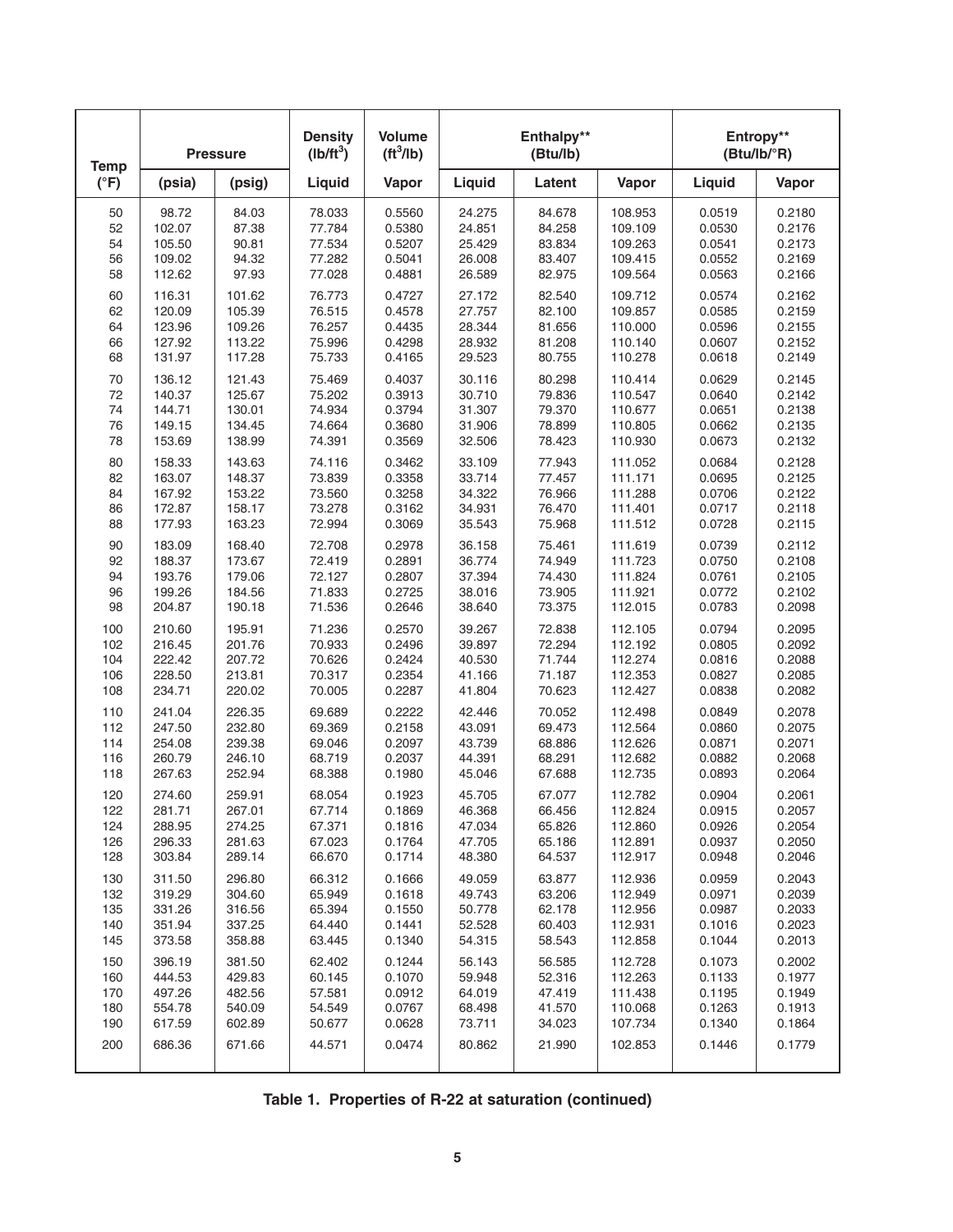

The values in Column 8, subtitled "Vapor," are always the sum of the heat content of the saturated liquid refrigerant and the latent heat of vaporization. Before a liquid boils, it possesses *sensible* heat, as shown in Column 6. When the liquid boils, it acquires *latent* heat in addition to the sensible heat. The total heat of the resulting saturated vapor must equal the heat of the liquid plus the acquired latent heat. Some tables refer to the heat content of the vapor as "total" heat. This condition is more clearly defined in the following example.

Assume that liquid R-22 is boiling (evaporating) in an evaporator at 40°F.The saturated vapor produced has a heat content (from Column 8) of 108.142 Btu/lb.This consists of 21.422 Btu/lb from Column 6 (sensible heat of the liquid), and 86.720 Btu/lb from Column 7 (latent heat of vaporization).

When Column 6 values are added to Column 7 values, the result shown in Column 8 represents the total heat content of the saturated vapor in the evaporator. This is before it is superheated or warmed to a temperature above the evaporator temperature.

Note that if the evaporator temperature is below –40°F, the values in Column 6 are negative. They must be *subtracted* from the values in Column 7 to find the heat of the vapor. For example, the heat of vapor for R-22 at –60°F is 98.014 Btu/lb. You calculate this by subtracting 4.987 Btu/lb liquid heat from 103.001 Btu/lb latent heat.

# **NET COOLING EFFECT**

The *net cooling effect* is another value that you can find by using refrigerant tables. For example, assume that an R-22 system with a 40°F evaporator has liquid entering the metering device at 80°F. The liquid must be cooled 40°F before it can start to boil in the evaporator at 40°F.

The heat of the R-22 liquid at 80°F is 33.109 Btu/lb, as shown in Table 1. At 40°F, it is 21.422 Btu/lb. Therefore, 11.687 Btu/lb (33.109 – 21.422) must be removed in order to cool the 80°F liquid to 40°F. It then boils in the evaporator and absorbs its latent heat of 86.720 Btu/lb (that is, it cools at the rate of 86.720 Btu/lb). However, the *net cooling effect* (actual useful cooling) is somewhat less than 86.720 Btu/lb.

This is because 11.687 Btu/lb was used in cooling the liquid from 80°F to 40°F, which leaves only 75.033 Btu/lb (86.720 – 11.687) as the net cooling effect. In this system, each pound of R-22 would produce 75.033 Btu/lb of useful cooling instead of the full latent heat of vaporization of 86.720 Btu/lb.

There is a faster method of finding the net cooling effect. Simply subtract the heat of the liquid at the inlet to the metering device from the heat of the vapor at its evaporator boiling temperature. The result is the same as with the more informative equation.

Now, assume that the liquid entering the evaporator is subcooled. You can use the actual temperature of the liquid to find its heat content, instead of the saturation temperature corresponding to head pressure. In the preceding example, assume that the liquid is subcooled from 80°F to 60°F in the liquid line. Now you can use 27.172 Btu/lb instead of 33.109 Btu/lb as the heat of liquid. The result is a net cooling effect of 81.070 Btu/lb (75.133 + 5.937). This is a gain of almost 8%, just by subcooling the liquid from 80°F to 60°F. This can be done by means of a liquid subcooler.

You will find that there are many other uses for the heat content values in Columns 6, 7, and 8.

# **COLUMNS 9 AND 10: ENTROPY**

*Entropy* is a ratio that describes the relative energy in a refrigerant. It is found by dividing the amount of heat in the liquid or vapor refrigerant by its temperature in degrees absolute. Entropy is not of particular interest or importance to the service technician. It will not be discussed further here. Note, however, that entropy values are useful with a Mollier diagram to estimate compressor discharge temperature.

#### **CONCLUSION**

Table 1, used as an example in this chapter, is for R-22. R-22 will soon be phased out and will no longer be manufactured in the U.S. However, thousands of systems using R-22 are still operating. They will continue to do so as long as R-22 is available, or until they are retrofitted for a replacement refrigerant. With a thorough understanding of the use of refrigerant tables and the examples given in this chapter, you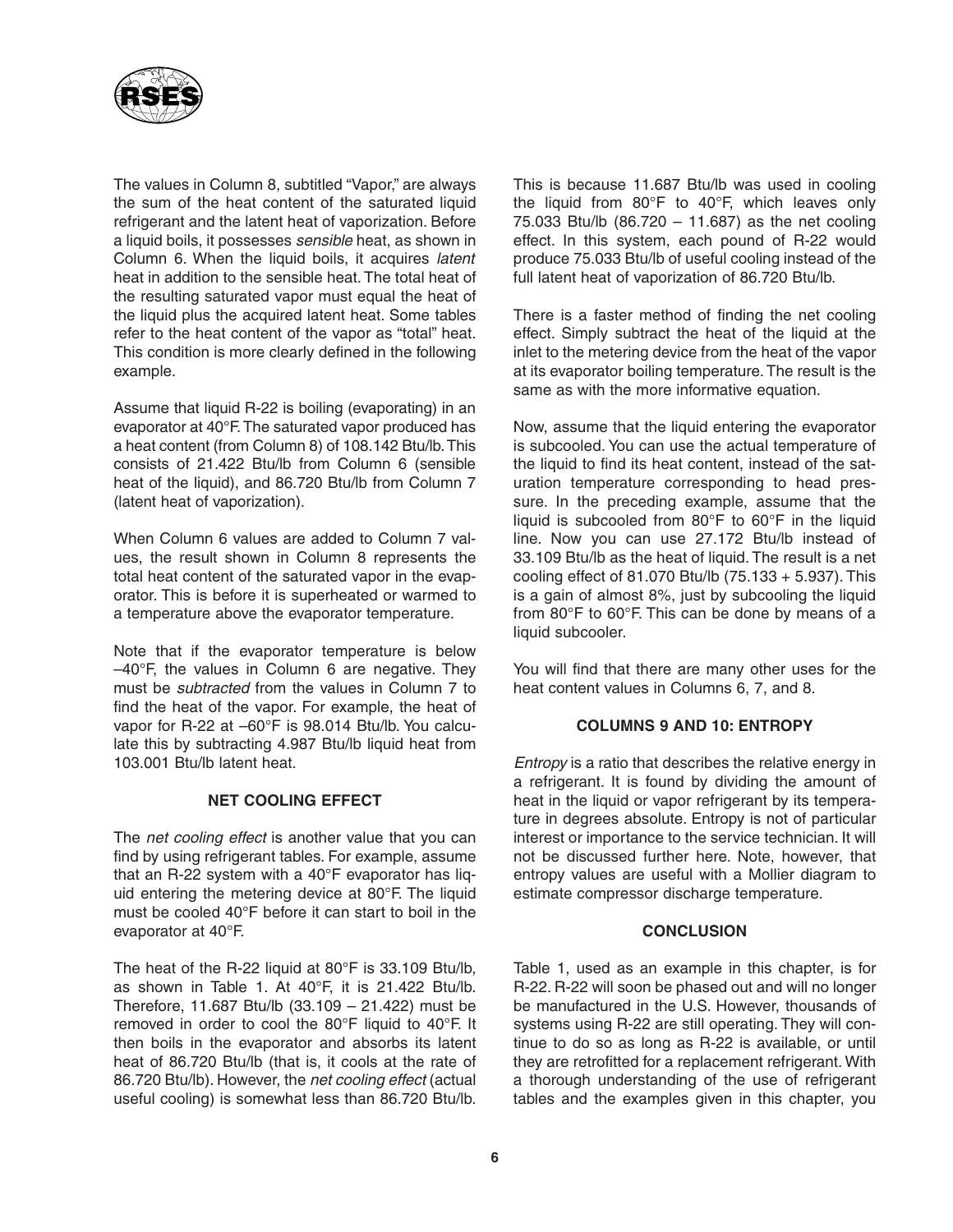

can use such tables for any refrigerant, including the newer replacement refrigerants.

The table included on pages 8 and 9 (for R-410A) is very similar in format to the table for R-22 that you have studied as an example. There may be slight variations in some refrigerant tables, but for the most part you should be able to find the same information and make the same kinds of calculations. You also may find the conversion methods on page 10 helpful. If you need tables for refrigerants that are not included in this chapter, you can get them from any refrigerant manufacturer through your refrigerant wholesaler.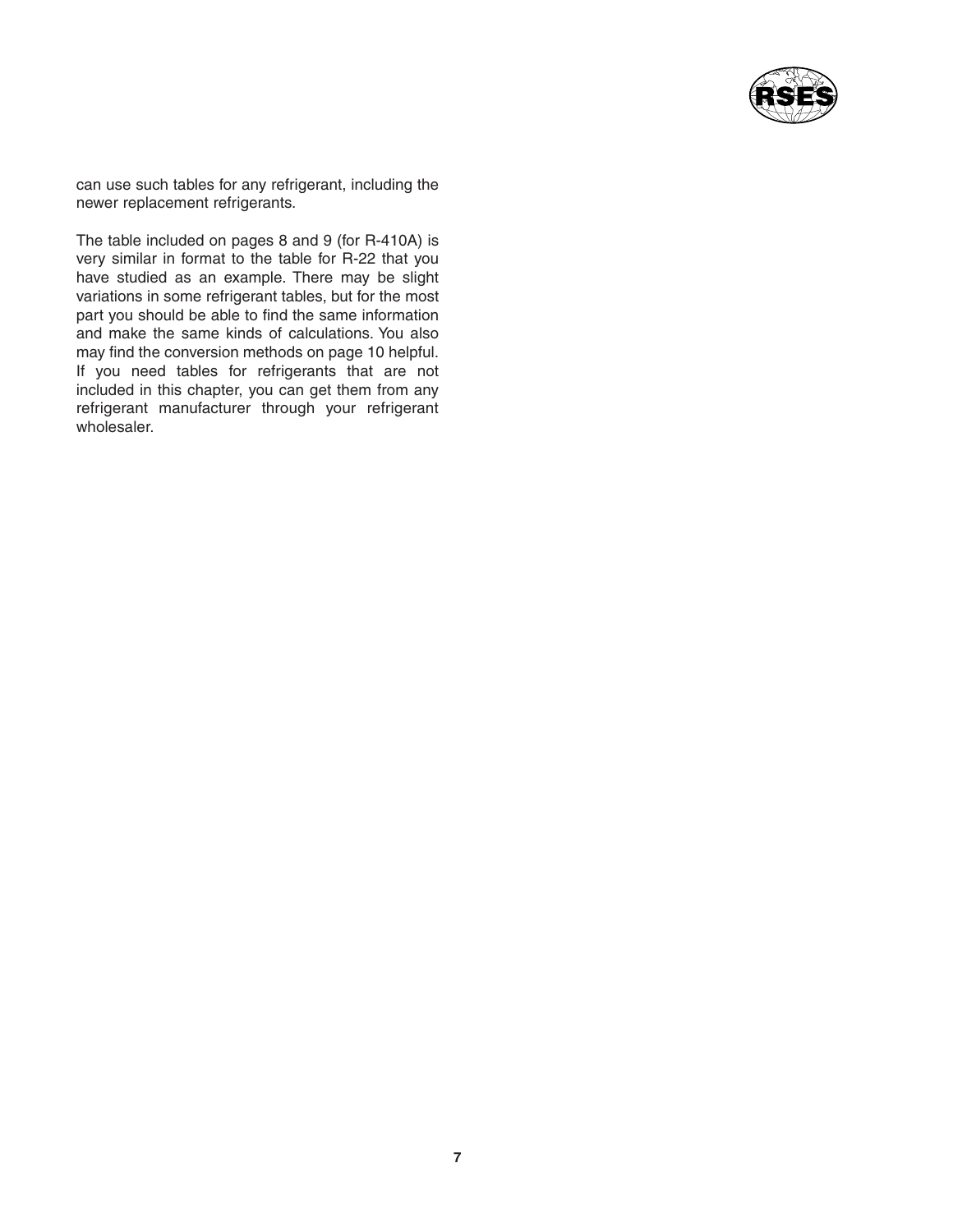| <b>Temp</b>   |        | <b>Pressure</b> | <b>Density</b><br>$(Ib/ft^3)$ | <b>Volume</b><br>ft <sup>3</sup> /lb) |        | Enthalpy**<br>(Btu/lb) |        |        | Entropy**<br>$(Btu/lb/^{\circ}R)$ |
|---------------|--------|-----------------|-------------------------------|---------------------------------------|--------|------------------------|--------|--------|-----------------------------------|
| $(^{\circ}F)$ | (psia) | (psig)          | Liquid                        | Vapor                                 | Liquid | Latent                 | Vapor  | Liquid | Vapor                             |
| $-20.00$      | 41.58  | 26.88           | 79.79                         | 1.4354                                | 4.99   | 105.57                 | 110.56 | 0.0116 | 0.2517                            |
| $-10.00$      | 51.53  | 36.83           | 78.60                         | 1.1693                                | 7.64   | 104.06                 | 111.70 | 0.0175 | 0.2489                            |
| 0.00          | 63.27  | 48.57           | 77.38                         | 0.9594                                | 10.41  | 102.37                 | 112.78 | 0.0235 | 0.2462                            |
| 10.00         | 77.03  | 62.33           | 76.12                         | 0.7925                                | 13.29  | 100.52                 | 113.81 | 0.0296 | 0.2437                            |
| 12.00         | 80.05  | 65.35           | 75.87                         | 0.7633                                | 13.88  | 100.13                 | 114.01 | 0.0309 | 0.2432                            |
| 14.00         | 83.15  | 68.45           | 75.61                         | 0.7354                                | 14.47  | 99.74                  | 114.21 | 0.0321 | 0.2427                            |
| 16.00         | 86.35  | 71.65           | 75.35                         | 0.7087                                | 15.08  | 99.32                  | 114.40 | 0.0334 | 0.2422                            |
| 18.00         | 89.64  | 74.94           | 75.09                         | 0.6830                                | 15.68  | 98.91                  | 114.59 | 0.0346 | 0.2417                            |
| 20.00         | 93.03  | 78.33           | 74.83                         | 0.6585                                | 16.29  | 98.49                  | 114.78 | 0.0359 | 0.2412                            |
| 22.00         | 96.52  | 81.82           | 74.57                         | 0.6350                                | 16.91  | 98.05                  | 114.96 | 0.0372 | 0.2407                            |
| 24.00         | 100.11 | 85.41           | 74.30                         | 0.6124                                | 17.53  | 97.61                  | 115.14 | 0.0384 | 0.2402                            |
| 26.00         | 103.81 | 89.11           | 74.03                         | 0.5908                                | 18.16  | 97.16                  | 115.32 | 0.0397 | 0.2398                            |
| 28.00         | 107.60 | 92.90           | 73.76                         | 0.5700                                | 18.79  | 96.71                  | 115.50 | 0.0410 | 0.2393                            |
| 30.00         | 111.51 | 96.81           | 73.49                         | 0.5501                                | 19.43  | 96.24                  | 115.67 | 0.0423 | 0.2388                            |
| 32.00         | 115.52 | 100.82          | 73.22                         | 0.5310                                | 20.08  | 95.77                  | 115.85 | 0.0436 | 0.2384                            |
| 34.00         | 119.65 | 104.95          | 72.94                         | 0.5126                                | 20.73  | 95.28                  | 116.01 | 0.0449 | 0.2379                            |
| 36.00         | 123.89 | 109.19          | 72.67                         | 0.4949                                | 21.38  | 94.80                  | 116.18 | 0.0462 | 0.2374                            |
| 38.00         | 128.24 | 113.54          | 72.39                         | 0.4780                                | 22.05  | 94.29                  | 116.34 | 0.0475 | 0.2370                            |
| 40.00         | 132.71 | 118.01          | 72.11                         | 0.4617                                | 22.71  | 93.79                  | 116.50 | 0.0488 | 0.2365                            |
| 42.00         | 137.30 | 122.60          | 71.82                         | 0.4460                                | 23.39  | 93.26                  | 116.65 | 0.0501 | 0.2360                            |
| 44.00         | 142.01 | 127.31          | 71.54                         | 0.4310                                | 24.07  | 92.73                  | 116.80 | 0.0515 | 0.2356                            |
| 46.00         | 146.85 | 132.15          | 71.25                         | 0.4165                                | 24.76  | 92.19                  | 116.95 | 0.0528 | 0.2351                            |
| 48.00         | 151.81 | 137.11          | 70.96                         | 0.4025                                | 25.45  | 91.64                  | 117.09 | 0.0541 | 0.2347                            |
| 50.00         | 156.89 | 142.19          | 70.66                         | 0.3891                                | 26.15  | 91.08                  | 117.23 | 0.0555 | 0.2342                            |
| 52.00         | 162.11 | 147.41          | 70.37                         | 0.3762                                | 26.85  | 90.52                  | 117.37 | 0.0568 | 0.2337                            |
| 54.00         | 167.46 | 152.76          | 70.07                         | 0.3637                                | 27.57  | 89.93                  | 117.50 | 0.0582 | 0.2333                            |
| 56.00         | 172.94 | 158.24          | 69.76                         | 0.3517                                | 28.28  | 89.35                  | 117.63 | 0.0596 | 0.2328                            |
| 58.00         | 178.56 | 163.86          | 69.46                         | 0.3402                                | 29.01  | 88.75                  | 117.76 | 0.0609 | 0.2324                            |
| 60.00         | 184.32 | 169.62          | 69.15                         | 0.3290                                | 29.74  | 88.14                  | 117.88 | 0.0623 | 0.2319                            |
| 62.00         | 190.21 | 175.51          | 68.84                         | 0.3183                                | 30.48  | 87.52                  | 118.00 | 0.0637 | 0.2315                            |
| 64.00         | 196.25 | 181.55          | 68.52                         | 0.3080                                | 31.23  | 86.88                  | 118.11 | 0.0651 | 0.2310                            |
| 66.00         | 202.44 | 187.74          | 68.20                         | 0.2980                                | 31.99  | 86.23                  | 118.22 | 0.0665 | 0.2306                            |
| 68.00         | 208.77 | 194.07          | 67.88                         | 0.2883                                | 32.75  | 85.57                  | 118.32 | 0.0679 | 0.2301                            |
| 70.00         | 215.25 | 200.55          | 67.56                         | 0.2790                                | 33.52  | 84.90                  | 118.42 | 0.0694 | 0.2297                            |
| 72.00         | 221.88 | 207.18          | 67.23                         | 0.2701                                | 34.30  | 84.22                  | 118.52 | 0.0708 | 0.2292                            |
| 74.00         | 228.67 | 213.97          | 66.89                         | 0.2614                                | 35.09  | 83.52                  | 118.61 | 0.0722 | 0.2287                            |
| 76.00         | 235.61 | 220.91          | 66.56                         | 0.2530                                | 35.88  | 82.81                  | 118.69 | 0.0737 | 0.2283                            |
| 78.00         | 242.71 | 228.01          | 66.21                         | 0.2449                                | 36.68  | 82.09                  | 118.77 | 0.0752 | 0.2278                            |
| 80.00         | 249.97 | 235.27          | 65.87                         | 0.2371                                | 37.50  | 81.35                  | 118.85 | 0.0766 | 0.2274                            |
| 82.00         | 257.39 | 242.69          | 65.51                         | 0.2296                                | 38.32  | 80.60                  | 118.92 | 0.0781 | 0.2269                            |
| 84.00         | 264.98 | 250.28          | 65.16                         | 0.2222                                | 39.15  | 79.83                  | 118.98 | 0.0796 | 0.2264                            |
| 86.00         | 272.74 | 258.04          | 64.80                         | 0.2152                                | 39.99  | 70.05                  | 119.04 | 0.0811 | 0.2260                            |
| 88.00         | 280.66 | 265.96          | 64.43                         | 0.2083                                | 40.84  | 78.26                  | 119.10 | 0.0826 | 0.2255                            |
| 90.00         | 288.76 | 274.06          | 64.06                         | 0.2017                                | 41.70  | 77.44                  | 119.14 | 0.0841 | 0.2250                            |
| 92.00         | 297.03 | 282.33          | 63.68                         | 0.1953                                | 42.57  | 76.62                  | 119.19 | 0.0857 | 0.2246                            |
| 94.00         | 305.47 | 290.77          | 63.29                         | 0.1891                                | 43.45  | 75.77                  | 119.22 | 0.0872 | 0.2241                            |
| 96.00         | 314.10 | 299.40          | 62.90                         | 0.1831                                | 44.34  | 74.91                  | 119.25 | 0.0888 | 0.2236                            |
| 98.00         | 322.90 | 308.20          | 62.50                         | 0.1773                                | 45.24  | 74.03                  | 119.27 | 0.0903 | 0.2231                            |
| 100.00        | 331.89 | 317.19          | 62.10                         | 0.1716                                | 46.15  | 73.14                  | 119.29 | 0.0919 | 0.2226                            |
| 102.00        | 341.06 | 326.36          | 61.69                         | 0.1662                                | 47.08  | 72.21                  | 119.29 | 0.0935 | 0.2221                            |

|  |  |  | Table 2. Properties of R-410A at saturation |
|--|--|--|---------------------------------------------|
|--|--|--|---------------------------------------------|

\*\*Based on 0 for the saturated liquid at –40°F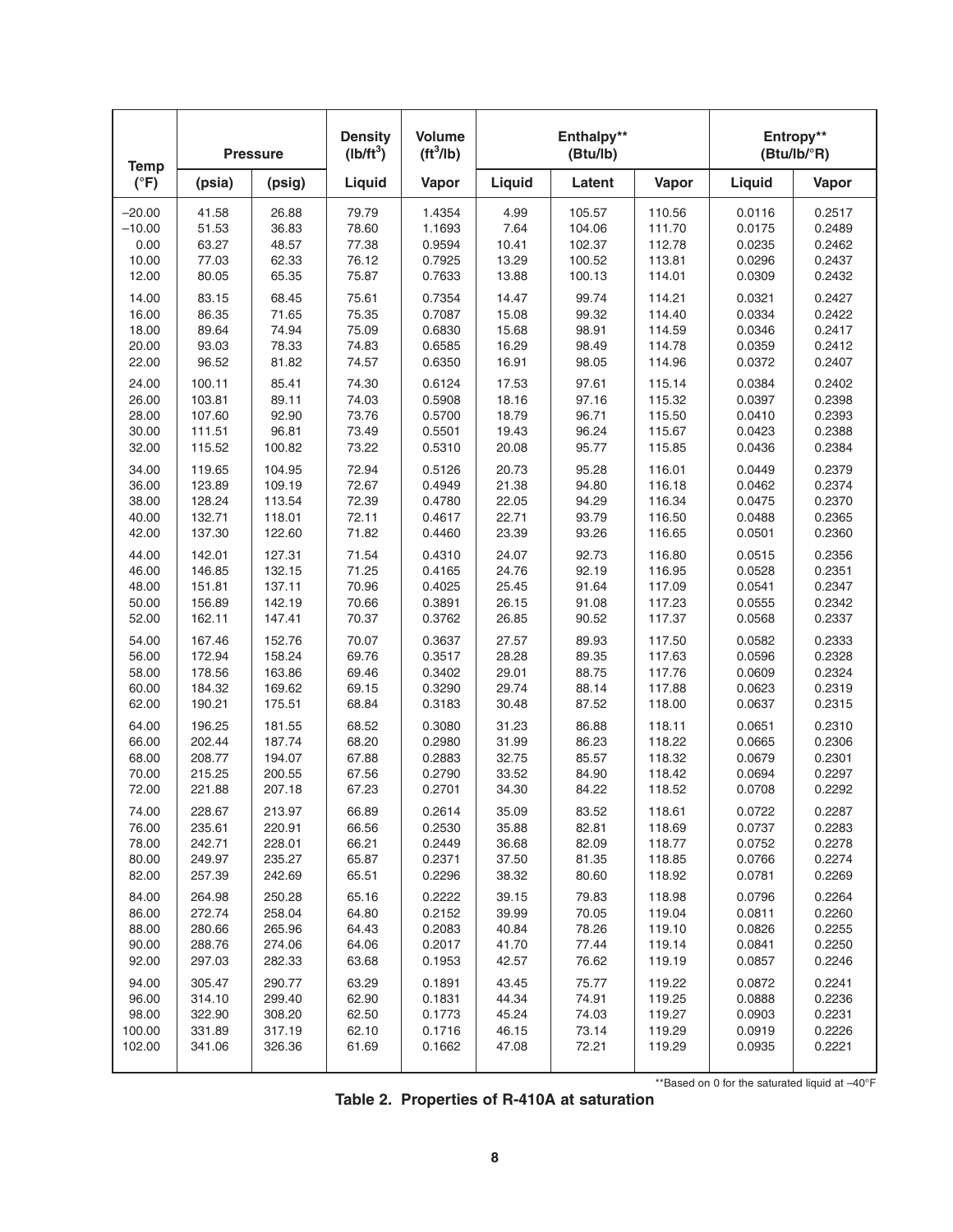| <b>Temp</b>   | <b>Pressure</b> |        | <b>Density</b><br>$(Ib/ft^3)$ | <b>Volume</b><br>ft <sup>3</sup> /lb) |        | Enthalpy**<br>(Btu/lb) |        | Entropy**<br>(Btu/lb/°R) |        |
|---------------|-----------------|--------|-------------------------------|---------------------------------------|--------|------------------------|--------|--------------------------|--------|
| $(^{\circ}F)$ | (psia)          | (psig) | Liquid                        | Vapor                                 | Liquid | Latent                 | Vapor  | Liquid                   | Vapor  |
| 104.00        | 350.43          | 335.73 | 61.27                         | 0.1608                                | 48.02  | 71.28                  | 119.30 | 0.0952                   | 0.2216 |
| 106.00        | 359.98          | 345.28 | 60.84                         | 0.1557                                | 48.98  | 70.31                  | 119.29 | 0.0968                   | 0.2211 |
| 108.00        | 369.72          | 355.02 | 60.40                         | 0.1507                                | 49.94  | 69.33                  | 119.27 | 0.0985                   | 0.2206 |
| 110.00        | 379.66          | 364.96 | 59.59                         | 0.1458                                | 50.93  | 68.32                  | 119.25 | 0.1001                   | 0.2201 |
| 112.00        | 389.79          | 375.09 | 59.49                         | 0.1411                                | 51.92  | 67.30                  | 119.22 | 0.1018                   | 0.2195 |
| 114.00        | 400.13          | 385.43 | 59.02                         | 0.1365                                | 52.94  | 66.24                  | 119.18 | 0.1035                   | 0.2190 |
| 116.00        | 410.66          | 395.96 | 58.54                         | 0.1321                                | 53.97  | 65.16                  | 119.13 | 0.1053                   | 0.2185 |
| 118.00        | 421.40          | 406.70 | 58.05                         | 0.1277                                | 55.02  | 64.05                  | 119.07 | 0.1070                   | 0.2179 |
| 120.00        | 432.35          | 417.65 | 57.54                         | 0.1235                                | 56.09  | 62.91                  | 119.00 | 0.1088                   | 0.2174 |
| 122.00        | 443.50          | 428.80 | 57.02                         | 0.1194                                | 57.18  | 61.74                  | 118.92 | 0.1106                   | 0.2168 |
| 124.00        | 454.87          | 440.17 | 56.49                         | 0.1154                                | 58.30  | 60.52                  | 118.82 | 0.1125                   | 0.2162 |
| 126.00        | 466.44          | 451.74 | 55.93                         | 0.1115                                | 59.44  | 59.28                  | 118.72 | 0.1144                   | 0.2156 |
| 128.00        | 478.24          | 463.54 | 55.36                         | 0.1077                                | 60.60  | 58.00                  | 118.60 | 0.1163                   | 0.2150 |
| 130.00        | 490.25          | 475.55 | 54.77                         | 0.1040                                | 61.80  | 56.67                  | 118.47 | 0.1183                   | 0.2144 |
| 132.00        | 502.48          | 487.78 | 54.16                         | 0.1003                                | 63.02  | 55.30                  | 118.32 | 0.1203                   | 0.2137 |
| 134.00        | 514.93          | 500.23 | 53.52                         | 0.0967                                | 64.29  | 53.87                  | 118.16 | 0.1223                   | 0.2131 |
| 136.00        | 527.61          | 512.91 | 52.85                         | 0.0932                                | 65.59  | 52.38                  | 117.97 | 0.1244                   | 0.2124 |
| 138.00        | 540.51          | 525.81 | 52.16                         | 0.0898                                | 66.93  | 50.84                  | 117.77 | 0.1266                   | 0.2117 |
| 140.00        | 553.64          | 538.94 | 51.43                         | 0.0864                                | 68.33  | 49.22                  | 117.55 | 0.1289                   | 0.2110 |
| 142.00        | 567.01          | 552.31 | 50.66                         | 0.0831                                | 69.78  | 47.52                  | 117.30 | 0.1312                   | 0.2102 |
| 144.00        | 580.61          | 565.91 | 49.84                         | 0.0797                                | 71.31  | 45.71                  | 117.02 | 0.1337                   | 0.2094 |
| 146.00        | 594.44          | 579.74 | 48.97                         | 0.0764                                | 72.91  | 43.80                  | 116.71 | 0.1362                   | 0.2085 |
| 148.00        | 608.52          | 593.82 | 48.03                         | 0.0731                                | 74.61  | 41.76                  | 116.37 | 0.1389                   | 0.2077 |
| 150.00        | 622.83          | 608.13 | 47.02                         | 0.0698                                | 76.43  | 39.54                  | 115.97 | 0.1418                   | 0.2067 |
| 152.00        | 637.39          | 622.69 | 45.91                         | 0.0665                                | 78.40  | 37.12                  | 115.52 | 0.1450                   | 0.2056 |
| 154.00        | 652.19          | 637.49 | 44.66                         | 0.0630                                | 80.58  | 34.41                  | 114.99 | 0.1484                   | 0.2045 |
| 156.00        | 667.24          | 652.54 | 43.23                         | 0.0593                                | 83.06  | 31.29                  | 114.35 | 0.1524                   | 0.2032 |
| 158.00        | 682.54          | 667.84 | 41.51                         | 0.0553                                | 86.01  | 27.53                  | 113.54 | 0.1570                   | 0.2016 |
| 160.00        | 698.09          | 683.39 | 39.28                         | 0.0505                                | 89.87  | 22.84                  | 112.41 | 0.1632                   | 0.1995 |

|  | Table 2. Properties of R-410A at saturation (continued) |  |
|--|---------------------------------------------------------|--|
|--|---------------------------------------------------------|--|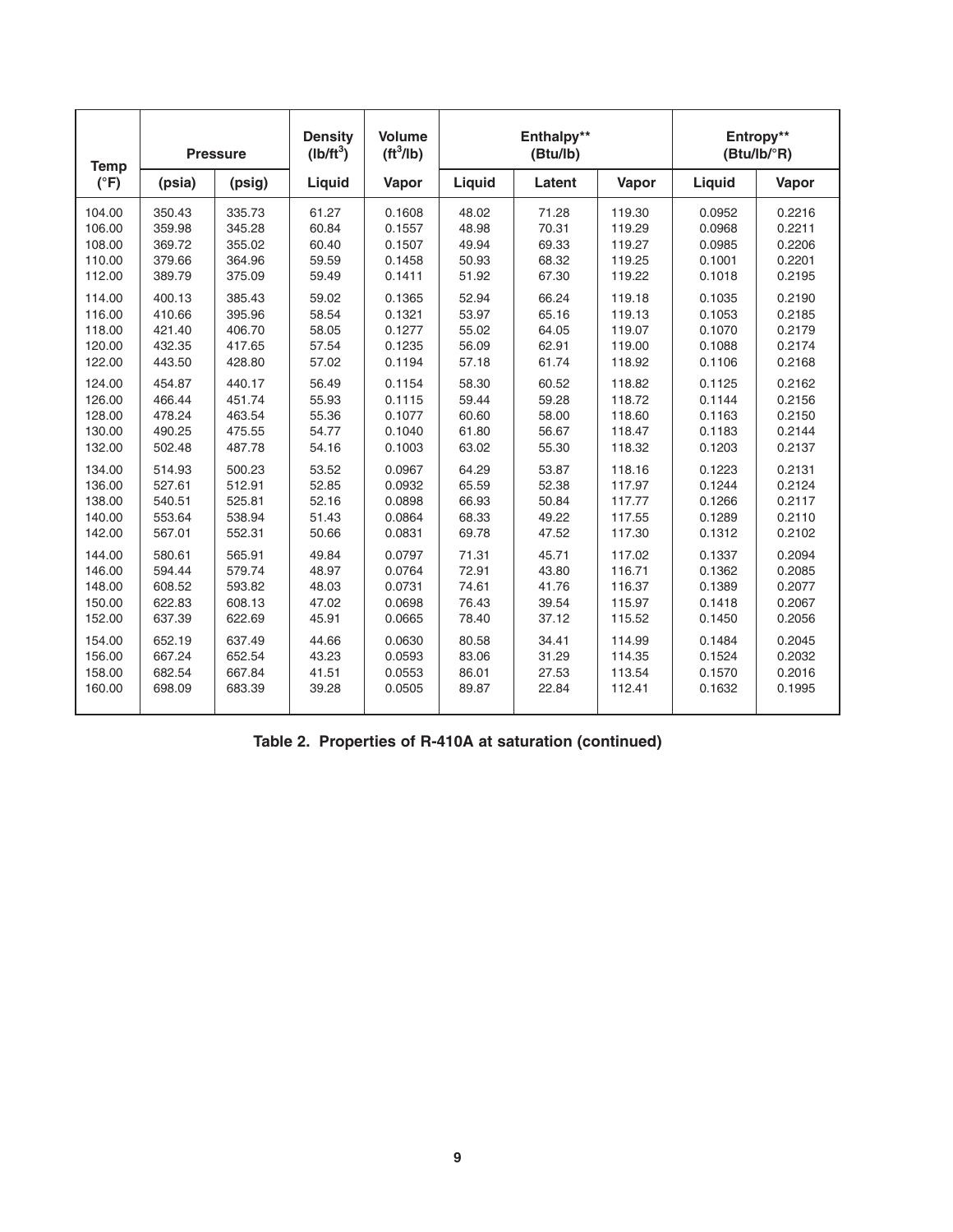

# **To convert measurements**

| <b>From</b>  | To           | <b>Multiply by</b> |
|--------------|--------------|--------------------|
| Cubic feet   | Cubic inches | 1,728.0            |
| Cubic inches | Cubic feet   | 0.00058            |
| Cubic feet   | Gallons      | 7.480              |
| Gallons      | Cubic feet   | 0.1337             |
| Liters       | Gallons      | 0.2642             |
| Gallons      | Liters       | 3.7854             |

# **To convert pressure (at 32°F)**

| <b>From</b>            | Тο                     | <b>Multiply by</b> |
|------------------------|------------------------|--------------------|
| Inches of water        | Pounds per square inch | 0.03612            |
| Pounds per square inch | Inches of water        | 27.686             |
| Inches of mercury      | Pounds per square inch | 0.4912             |
| Pounds per square inch | Inches of mercury      | 2.036              |

# **To convert energy, heat, and power**

| <b>From</b>                    | To                           | <b>Multiply by</b> |
|--------------------------------|------------------------------|--------------------|
| Horsepower                     | Foot-pounds per minute       | 33,000.0           |
| Horsepower                     | <b>Kilowatts</b>             | 0.746              |
| <b>Kilowatts</b>               | Horsepower                   | 1.3404             |
| British thermal units          | Foot-pounds                  | 778.177            |
| Foot-pounds                    | <b>British thermal units</b> | 0.001285           |
| Horsepower                     | <b>Watts</b>                 | 745.7              |
| British thermal units per hour | Watts                        | 0.29288            |

# **To convert temperatures From Do this**

| Degrees Celsius | Degrees Fahrenheit | Multiply by 1.8 and add 32 |
|-----------------|--------------------|----------------------------|
| Degrees Rankine | Degrees Fahrenheit | Subtract 459.69            |